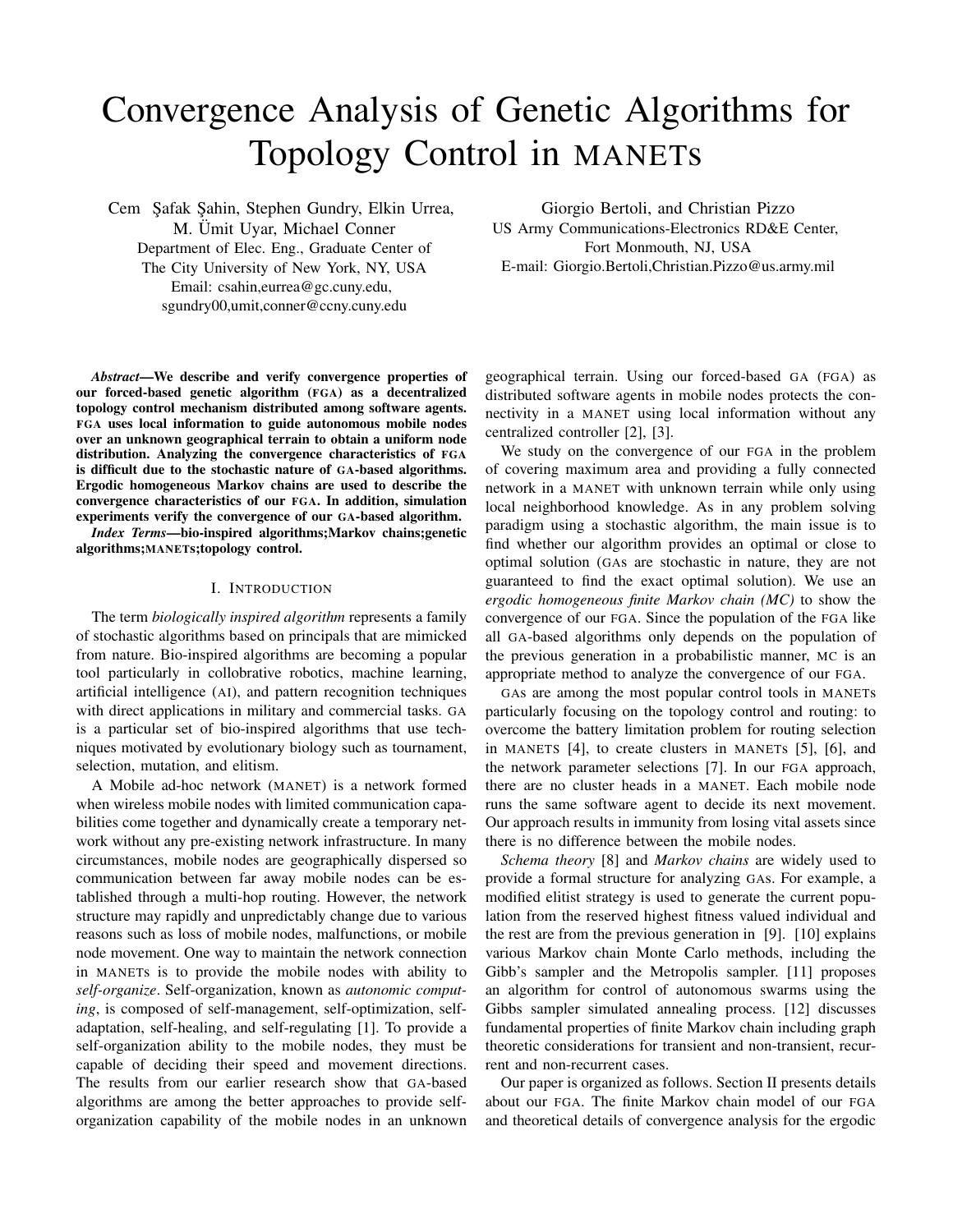| <b>Report Documentation Page</b>                                                                                                                                                                                                                                                                                                                                                                                                                                                                                                                                                                                                                                                                                                                                                                                                                                   |                             |                              |                                                   | Form Approved<br>OMB No. 0704-0188                 |                           |  |
|--------------------------------------------------------------------------------------------------------------------------------------------------------------------------------------------------------------------------------------------------------------------------------------------------------------------------------------------------------------------------------------------------------------------------------------------------------------------------------------------------------------------------------------------------------------------------------------------------------------------------------------------------------------------------------------------------------------------------------------------------------------------------------------------------------------------------------------------------------------------|-----------------------------|------------------------------|---------------------------------------------------|----------------------------------------------------|---------------------------|--|
| Public reporting burden for the collection of information is estimated to average 1 hour per response, including the time for reviewing instructions, searching existing data sources, gathering and<br>maintaining the data needed, and completing and reviewing the collection of information. Send comments regarding this burden estimate or any other aspect of this collection of information,<br>including suggestions for reducing this burden, to Washington Headquarters Services, Directorate for Information Operations and Reports, 1215 Jefferson Davis Highway, Suite 1204, Arlington<br>VA 22202-4302. Respondents should be aware that notwithstanding any other provision of law, no person shall be subject to a penalty for failing to comply with a collection of information if it<br>does not display a currently valid OMB control number. |                             |                              |                                                   |                                                    |                           |  |
| 1. REPORT DATE<br>2009                                                                                                                                                                                                                                                                                                                                                                                                                                                                                                                                                                                                                                                                                                                                                                                                                                             |                             | 2. REPORT TYPE               |                                                   | <b>3. DATES COVERED</b>                            | 00-00-2009 to 00-00-2009  |  |
| <b>4. TITLE AND SUBTITLE</b>                                                                                                                                                                                                                                                                                                                                                                                                                                                                                                                                                                                                                                                                                                                                                                                                                                       |                             |                              |                                                   | 5a. CONTRACT NUMBER                                |                           |  |
| <b>Convergence Analysis of Genetic Algorithms for Topology Control in</b><br><b>MANETs</b>                                                                                                                                                                                                                                                                                                                                                                                                                                                                                                                                                                                                                                                                                                                                                                         |                             |                              |                                                   | <b>5b. GRANT NUMBER</b>                            |                           |  |
| 6. AUTHOR(S)                                                                                                                                                                                                                                                                                                                                                                                                                                                                                                                                                                                                                                                                                                                                                                                                                                                       |                             |                              |                                                   | 5c. PROGRAM ELEMENT NUMBER                         |                           |  |
|                                                                                                                                                                                                                                                                                                                                                                                                                                                                                                                                                                                                                                                                                                                                                                                                                                                                    |                             |                              |                                                   | 5d. PROJECT NUMBER                                 |                           |  |
|                                                                                                                                                                                                                                                                                                                                                                                                                                                                                                                                                                                                                                                                                                                                                                                                                                                                    |                             |                              |                                                   | <b>5e. TASK NUMBER</b>                             |                           |  |
|                                                                                                                                                                                                                                                                                                                                                                                                                                                                                                                                                                                                                                                                                                                                                                                                                                                                    |                             |                              |                                                   | 5f. WORK UNIT NUMBER                               |                           |  |
| 7. PERFORMING ORGANIZATION NAME(S) AND ADDRESS(ES)<br>Department of Elec. Eng., Graduate Center of , The City University of<br><b>New York, New York, NY</b>                                                                                                                                                                                                                                                                                                                                                                                                                                                                                                                                                                                                                                                                                                       |                             |                              |                                                   | 8. PERFORMING ORGANIZATION<br><b>REPORT NUMBER</b> |                           |  |
| 9. SPONSORING/MONITORING AGENCY NAME(S) AND ADDRESS(ES)                                                                                                                                                                                                                                                                                                                                                                                                                                                                                                                                                                                                                                                                                                                                                                                                            |                             |                              |                                                   | 10. SPONSOR/MONITOR'S ACRONYM(S)                   |                           |  |
|                                                                                                                                                                                                                                                                                                                                                                                                                                                                                                                                                                                                                                                                                                                                                                                                                                                                    |                             |                              |                                                   | 11. SPONSOR/MONITOR'S REPORT<br>NUMBER(S)          |                           |  |
| 12. DISTRIBUTION/AVAILABILITY STATEMENT<br>Approved for public release; distribution unlimited                                                                                                                                                                                                                                                                                                                                                                                                                                                                                                                                                                                                                                                                                                                                                                     |                             |                              |                                                   |                                                    |                           |  |
| 13. SUPPLEMENTARY NOTES                                                                                                                                                                                                                                                                                                                                                                                                                                                                                                                                                                                                                                                                                                                                                                                                                                            |                             |                              |                                                   |                                                    |                           |  |
| 14. ABSTRACT<br>We describe and verify convergence properties of our forced-based genetic algorithm (FGA) as a<br>decentralized topology control mechanism distributed among software agents. FGA uses local information<br>to guide autonomous mobile nodes over an unknown geographical terrain to obtain a uniform node<br>distribution. Analyzing the convergence characteristics of FGA is difficult due to the stochastic nature of<br>GA-based algorithms. Ergodic homogeneous Markov chains are used to describe the convergence<br>characteristics of our FGA. In addition, simulation experiments verify the convergence of our GA-based<br>algorithm. Index Terms-bio-inspired algorithms; Markov chains; genetic algorithms; MANETs; topology<br>control.                                                                                              |                             |                              |                                                   |                                                    |                           |  |
| <b>15. SUBJECT TERMS</b>                                                                                                                                                                                                                                                                                                                                                                                                                                                                                                                                                                                                                                                                                                                                                                                                                                           |                             |                              |                                                   |                                                    |                           |  |
| 16. SECURITY CLASSIFICATION OF:                                                                                                                                                                                                                                                                                                                                                                                                                                                                                                                                                                                                                                                                                                                                                                                                                                    | 17. LIMITATION OF           | 18. NUMBER                   | 19a. NAME OF                                      |                                                    |                           |  |
| a. REPORT<br>unclassified                                                                                                                                                                                                                                                                                                                                                                                                                                                                                                                                                                                                                                                                                                                                                                                                                                          | b. ABSTRACT<br>unclassified | c. THIS PAGE<br>unclassified | <b>ABSTRACT</b><br>Same as<br><b>Report (SAR)</b> | OF PAGES<br>5                                      | <b>RESPONSIBLE PERSON</b> |  |

**Standard Form 298 (Rev. 8-98)**<br>Prescribed by ANSI Std Z39-18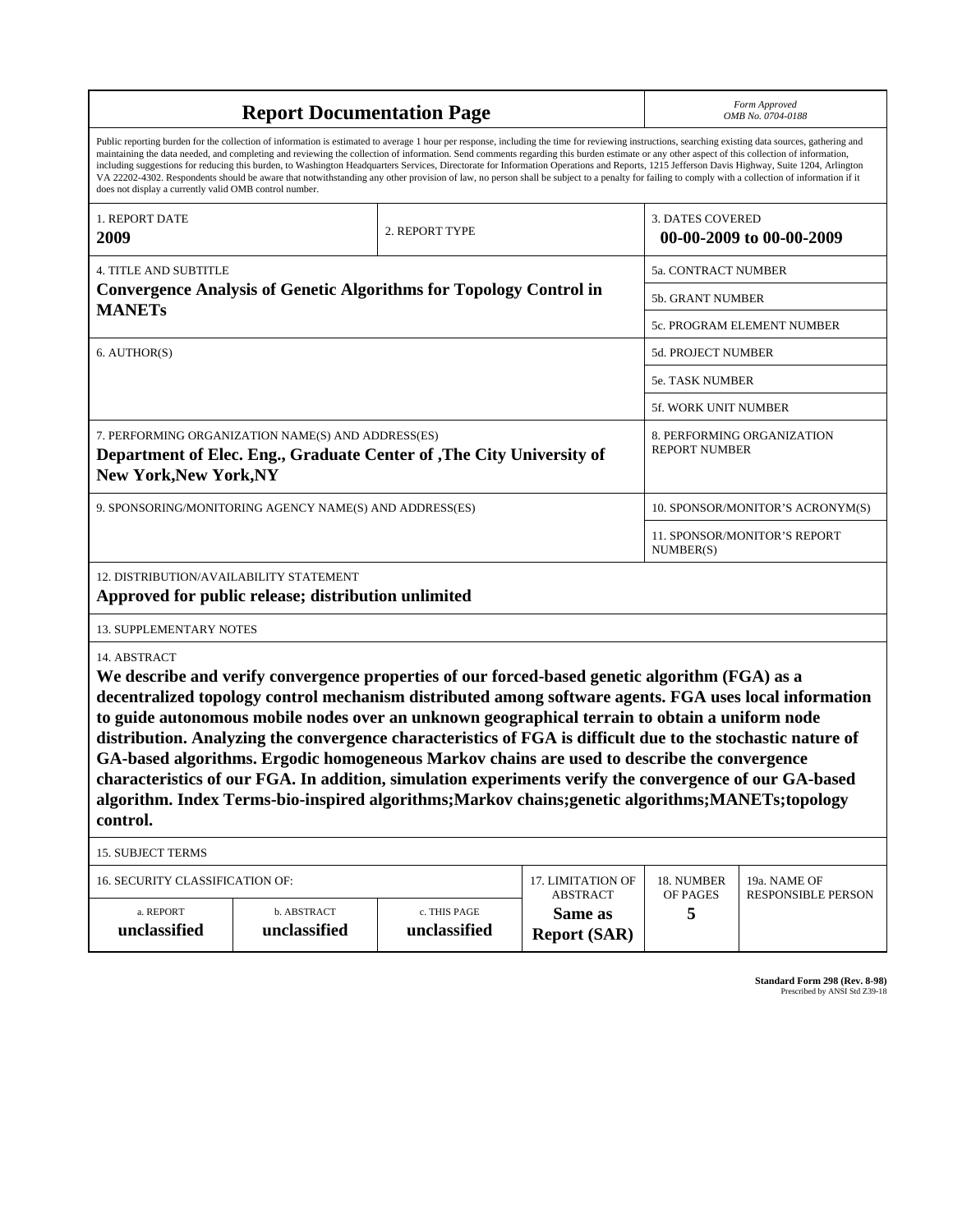homogeneous Markov chain are explained in Section III. Convergence analysis of our FGA is provided in Section IV.

## II. OUR DISTRIBUTED FORCED-BASED GENETIC ALGORITHM

A mobile node gathers information about its neighboring nodes' speed, direction, and location. Then it runs our GA to optimize its speed and direction [2], [3]. In our earlier works we introduced the FGA implementation [13] that is inspired by molecular forced-based distributions found in physics [14]. Each mobile node in the MANET is applied a force by its near neighbors (i.e., the neighbors are the nodes located within the communication range). The total force sums up to zero at equilibrium. The summed force is used as a fitness by FGA to calculate the next speed and location of the node such that the summed force on the mobile node is minimized. We can calculate the total force applied to a mobile node  $n$  as follows:

$$
F(n) = \sum_{i=0}^{k} \sum_{j=0}^{k} \overline{N} \cdot (R_{com} - |((x - x_i) + (y - y_j))|)
$$
 (1)

where k is the total number of neighbors,  $(x, y)$  is the current coordinate value for node n,  $(x_i, y_j)$  is the location of a neighbor node, and  $\overline{N}$  is the expected number of neighbors to maximize the coverage [2].

Our FGA aims to provide each node with : *(i)* a near-optimal number of neighbors, *(ii)* self-spreading capability, *(iii)* a fully connected network, and *(iv)* minimizes the intersection between mobile nodes' communication coverage.

#### III. FINITE MARKOV CHAINS

A discrete stochastic system can be characterized by a set  $\vartheta$ of *states* and *transitions* between these states. The transitions occur at each discrete time beat so that the state of the system at time t is a value  $X_t \in \mathcal{O}$ ,  $t = (0, 1, 2, 3, \cdots)$ . If the transition randomly occurs based on a Markov kernel, this discrete stochastic system is named a discrete stochastic process. A Markov chain is *memoryless* if the probability of a transition between states does not depend on the previous states.

$$
P(X_{t+1} = j | X_t = i, X_{t-1} = \nu_{t-1}, \cdots, X_0 = \nu_0)
$$
  
=  $P(X_{t+1} = j | X_t = i), \forall i, j, \nu_0, \cdots, \nu_{t-1} \in \vartheta$  (2)

A *finite Markov chain* is defined as a memoryless discrete stochastic process with a finite number of states.

A simplified behavior of a node running our FGA can be characterized by a finite Markov chain using the node's speed (mobile or immobile), fitness (good or bad), and direction (up, up-right, down-right, down, down-left, or up-left based on the hexagonal lattice) as seen in Fig. 1. The fitness value for each mobile node is calculated by using Eq. 1. Various fitness values of each mobile node are merged into two distinct values as either good or bad (shown as *1* or *0* in Fig. 1, respectively). The number of neighbors is another variable used in our simplified Markov model state. For  $d(i)$  is the number of neighbors for a mobile agent i and  $\overline{N}$  is the ideal number of neighbors [2] to



Fig. 1. A Simplified Markov chain model for our FGA (each state is connected to each of the states in dotted lines, which are not shown for simplicity)

maximize the area coverage. The state where  $\overline{N} - 1 \le d(i) \le$  $N+1$  is modeled as *ideal* in the Markov chain; otherwise, it is denoted as *non-ideal*.

The simplified Markov chain model of our FGA has 15 states as seen in Fig. 1. If a mobile agent is moving on one of the six directions, its state must be at the one of the 12 states based on its number of neighbors and fitness value: six directions with the ideal number of neighbors and the fitness value of 0, and six directions with non-ideal number of neighbors and fitness value of 0. Speed is inherently covered by including direction into the state information.The remaining three states are (stop, non, 0) state where the node is immobile due to the non-ideal number of neighbors and zero fitness, (stop, ideal, 0) state where the mobile node is immobile, the fitness is 0 in spite of the ideal number of neighbors, and (stop, ideal, 1) state where the mobile node does not move because of having ideal number of neighbors with fitness 1. The state (stop, ideal, 1) is the desired (final) state in our simplified Markov chain model. If a mobile node reaches this state, it has the desired number of neighbors at the correct locations and stops moving (perhaps until another node comes and disrupts its equilibrium).

A *transition (stochastic) matrix* is used to specify the probabilities that the mobile agents move from one state to another in unit time (i.e., the behavior of a Markov chain depends on the values in the transition matrix). Due to the stochastic nature of the GAs, the probability values of the transition matrix cannot be calculated analytically. These values must be determined experimentally by using our simulation software [2], [3]. We set up a set of experiments and collect data concerning the observed state of the nodes at each time unit. When our FGA decides the mobile node's next speed and direction using the neighborhood information, the mobile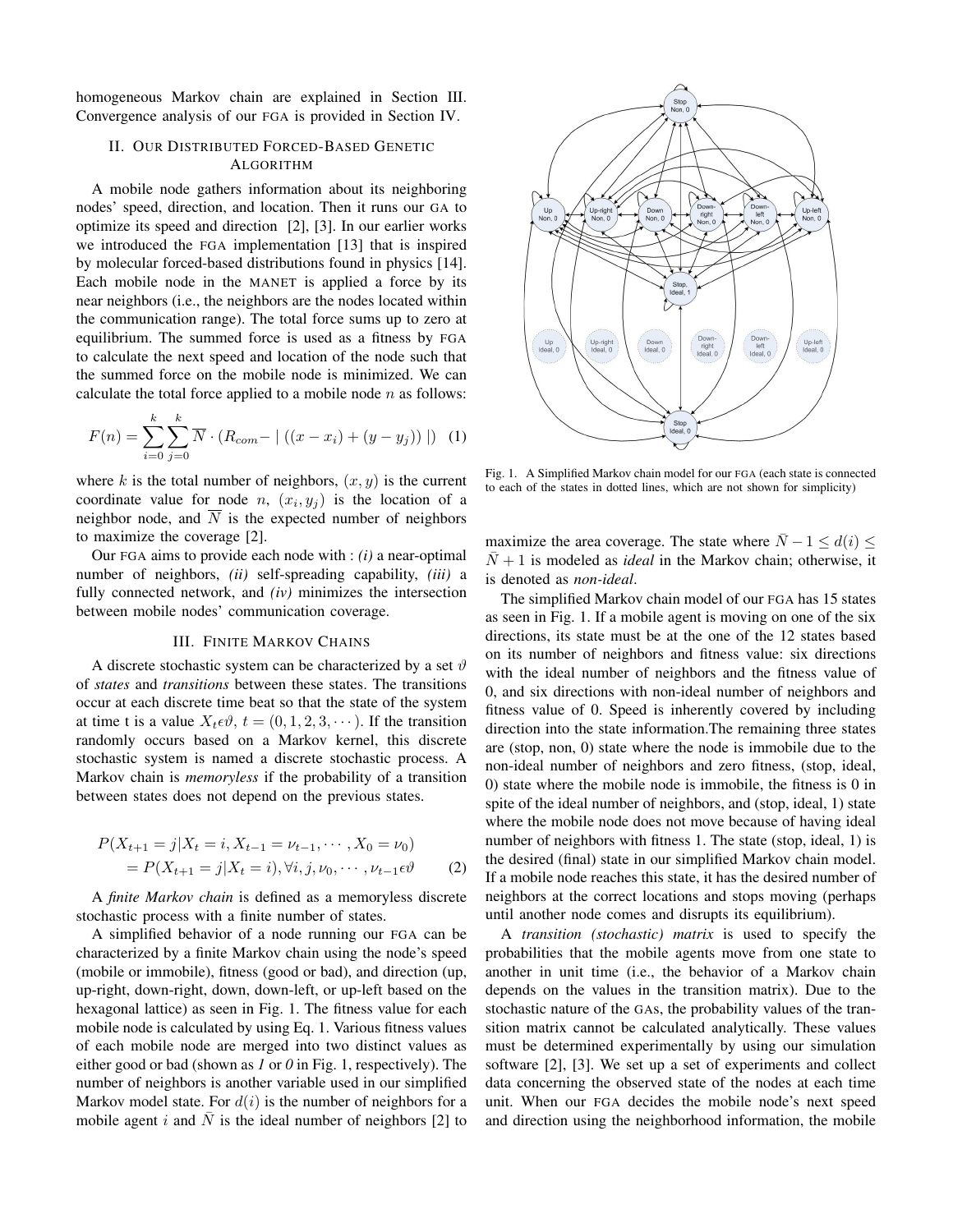node moves from one state to another in our simplified Markov chain shown in Fig. 1. Performing more experiments increases the accuracy of the probability values in the transition matrix since noise in the data is eliminated. After running enough experiments, the transition matrix can be formed using the data showing the observed state of each node at each time unit. The resulting transition matrix from the simulation experiments is a *right* transition matrix with nonnegative elements and entries in each row adding to one.

A homogeneous Markov chain is defined by having a Markov kernel (i.e., transition matrix) that is equivalent for every time step (i.e.,  $P_t = P$ , where  $t = 1, 2, \dots$ ) on a finite space X, with some initial distribution  $\nu$ . The distribution of states  $x \in X$  at times  $t \geq 0$  is given by  $P^{(t)}(x_0, \dots, x_t) =$  $\nu(x_0)P_1(x_0, x_1)\cdots P_t(x_{t-1}, x_t)$ . An *ergodic* (metrically transitive) Markov chain is defined by being both *irreducible* and *aperiodic* as explained below. (The proofs for the following lemmas are skipped for succinctness, but can be found in [15])

Lemma 1. *The Markov chain representation of our* FGA *is irreducible if and only if*  $P(\tau_y < \infty | x_0 = x) > 0$  *for all*  $x, y \in X$  assuming  $P^0(x_0 = x)$  and  $\tau_y$  is the minimum number *of steps to traverse from state* x *to* y *(i.e., the probability of moving from one state to another in a finite number of steps is positive).*

Definition 1. *The periodicity (*dx*) of a state* x *in a Markov chain is defined by the expression* dx =  $\gcd\{n : Pr(x_n = i | x_0 = i) > 0\}$  where gcd means "greatest" *common divisor" (i.e., the periodicity is obtained by finding the number of steps for all possible paths to exit and return to a given state, then finding the largest number that can be divided by all of them).*

**Lemma 2.** A Markov chain is aperiodic when  $dx = 1$  in Def. 1 *for all states (i.e., every state contains a self-loop transition). (Proof is in [15])*

Lemma 3. *The Markov chain representation of our* FGA *is irreducible and aperiodic, hence ergodic. (Proof is in [15])*

*A. Convergence Analysis of a Metrically Transitive Homogeneous Finite Markov Chain*

To prove the convergence of a homogeneous Markov chain, the following measures are presented. The total variation between distributions in a given set is represented by  $\|\mu - \nu\| =$  $\sum_{n} |\mu(x) - \nu(x)|$ , for a finite set X with distributions  $\mu$ and  $\nu$  on X. This measure is the basis for Dobrushin's contraction coefficient [16] that gives a rough measure of the orthogonality between the distributions of a transition matrix. This is expressed as  $c(P) = \frac{1}{2} \cdot \max_{y} |P(x, \cdot) - P(y, \cdot)|$ , where  $\sum_{x,y}$ 

 $c$  is the contraction coefficient and  $P$  is a Markov kernel. Simply stated, the contraction coefficient represents  $\frac{1}{2}$  the greatest total variation of all combinations of rows in the Markov kernel. When any two distributions of the Markov kernel are completely disjoint  $c(P) = 1$ .  $c(P) = 0$  when every row in the Markov kernel  $P(x, \cdot)$  is equal. These measures are used to make the following statements:

Lemma 4. *Let* P *and* Q *be transition matrices and let*  $\mu$  *and*  $\nu$  *be probability distributions :*  $|\mu P - \nu P| \le$  $c(P)|\mu - \nu|, c(PQ) \leq c(P)c(Q) \Rightarrow |\mu P - \nu P| \leq$  $|\mu - \nu|$ ,  $|\mu P - \nu P| \leq 2 \cdot c(P)$ .

*Proof:* Proof is given by Winkler in [10].

Here, Winkler verifies that as distributions transition through an ergodic system (Markov kernel) the orthoganality between them decreases (assuming the distributions are not disjoint).

Lemma 5. *For each step with the transition matrix* P *the sequence*  $(c(P<sup>t</sup>))t \ge 0$  *decreases.* 

*Proof:* Using Lemma 4 as shown in [10]:

$$
c(P^{t+1}) \le c(P)c(P^t) \le c(P^t)
$$
\n<sup>(3)</sup>

г

Lemma 6. *If the transition matrix,* P *is primitive, the sequence decreases to* 0*.*

*Proof:* Using Lemma 5 as shown in [10]:

$$
c(Pt) \le (Qk Pt-\tau \cdot k) \le c(Q)k \cdot c(Pt-\tau \cdot k) \le c(Q)k \tag{4}
$$

where  $Q = P^{\tau}$  and  $\tau$  is the minimum number of steps for any state to reach any other state. Hence,  $Q$  is a simplified Markov kernel where every state can reach every other state in a single *large* step. k is the number of *large* steps such that  $\tau \cdot k \geq t$ . If P is primitive and hence Q is strictly positive (i.e., all states are reachable) then  $c(Q) < 1$  without equality and  $c(P^t)$  must go to zero as t goes to infinity [10].

Theorem 1. *For a primitive transition matrix* P *on a finite space with a stationary distribution* µ*, starting from any distribution*  $\nu$ ,  $\nu P^t \rightarrow \mu$  *as*  $t \rightarrow \infty$ *.* 

*Proof:* By Lemma 5, the sequence  $lim_{t\to\infty} c(P^t) = 0$ and by Lemma 4

$$
|\nu P^t - \mu| = |\nu P^t - \mu P^t| \le |\nu - \mu| c(P^t) \le 2 \cdot c(P^t) \quad (5)
$$

Lemmas 5 and 6 demonstrate that as an ergodic Markov chain progresses through each generation, it converges towards a stationary distribution. This result is generalized for any initial distribution in Theorem 1. Based on Theorem 1 we assert that our FGA will converge to a stationary behavior:

Theorem 2. *The transition matrix for the simplified* FGA *is ergodic and therefore it will converge to a stationary distribution.*

*Proof:* (*sketch*) It is shown in [15] that the Markov kernel for our FGA is irreducible, aperiodic and ergodic. Therefore, using Theorem 1, it will converge to a stationary distribution.

Using this theorem we can state that our FGA will converge to a stationary behavior. Also, experimentally we can find a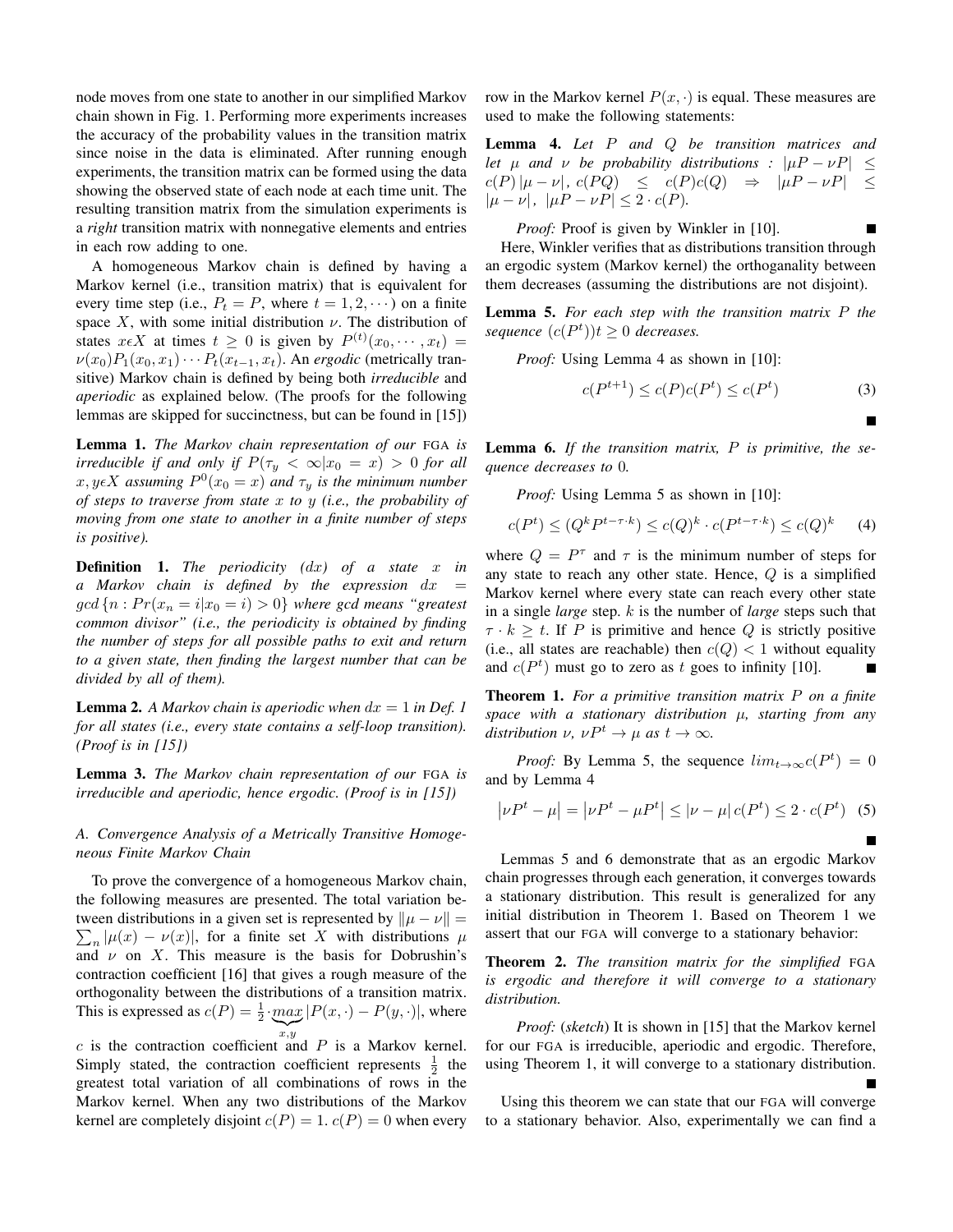

Fig. 2. Distribution of Markov chain for  $t \to \infty$  ( $N = 100$ )



Fig. 3. Final Distribution of Markov chain for  $t \to \infty$  ( $N = 100$ )

close approximation of the final stationary distribution of the Markov chain for our distributed FGA. With this we can compare the rate of convergence for various initial distributions of the mobile nodes using our FGA as a software agent.

#### IV. CONVERGENCE EXPERIMENTS FOR OUR FGA

We implemented simulation software in Java to study the effectiveness of our FGA for a uniform distribution of knowledge sharing mobile nodes [3]. Eclipse SDK version 3.2.0 was used as the development environment, and Mason, a fast discrete-event multi-agent simulation library core developed by George Mason Universitys ECJLab, was used for the GUI interface. The simulation software implementation has nearly 4,000 lines of algorithmic Java code. The user is able to assign different values for the following parameters: *(i)* total number of mobile nodes(N), *(ii)* communication range ( $R_{com}$ ), *(iii)* maximum number of iterations  $(T_{max})$ ,  $(iv)$  mean number of available links  $(N)$ ,  $(v)$  size of the geographical terrain  $(d_{max})$ , *vi* initial node distribution, and *(vii)* number and position of obstacles. We consider an experimental scenario where the nodes enter an unknown geographical area without any prior information and without a central control unit. Without loss of generality, each node has the same limited communication range  $(R_{com})$ , and, hence, can only be aware of its neighbors and runs its own GA-based software application.

For each experiment, the area of deployment is set to be

100x100 units with all nodes initially placed randomly in the north-east corner of the terrain. We ran experiments for networks with  $N = 100$ ,  $N = 125$  and  $N = 150$  nodes and all nodes with  $R_{com} = 10$ . To reduce the noise in the outcomes, each simulation experiment is repeated for 50 times with the same initial values for node speed,  $R_{com}$ , and direction, and with the same initial node deployment.

Figs. 2 and 3 display the convergence characteristics of the Markov kernel's states for the experiments (where  $N = 100$ ) as the nodes perform our FGA. Fig. 2 shows that the system evolves to a stationary distribution as t goes to infinity. It is important to note that any initial distribution will converge to the same stationary distribution. The only difference in using varied initial distributions will be the number of steps that the system takes to reach the stationary distribution. This makes practical sense when considering the manner that the nodes are initially deployed. If the mobile nodes are initially dispersed such that they are close to uniform spatial distribution over the geographical area, then they will take very few movements achieve a uniform distribution. In the experiments, nodes are placed in the *worst case* scenario where all of the mobile agents are clustered in a single corner. In this case, many mobile agents will initially be trapped between other mobile agents and the boundaries of the geographical area. This will increase the time required to reach spatial uniformity. The importance of the relationship between initial distributions of the Markov chain and the initial dispersement of mobile nodes is that the Markovian representation of the FGA, accurately represents experimental behavior.

Fig. 3 represents the possible outcome percentages of each state in the Markov chain. The mobile agents in the ideal state have the highest probability of 32% when time approaches infinity. It proves that most of the mobile agents reach the state where they have the desired number of neighbors and location that results in minimal external force. The probability of reaching a stop state with poor fitness and non-ideal number of neighbors is 20%. The mobile nodes in this state may have more neighbors than  $\overline{N}$ . The remaining states that are not explicitly labeled with values ranging from 5% to 7% represent states where the node is moving and has a ideal number of neighbors. The final remaining states with values ranging from 1% to 2% represent the nodes that are moving with a non-ideal number of neighbors. The final stationary distribution verifies the experimental behavior of our FGA where mobile agents achieve a distribution that is close to the uniform distribution. Some nodes continue to move slightly, these nodes exert small external forces on neighbors who in turn readjust themselves to return to ideal fitness.

Fig. 4 shows Dobrushin's contraction coefficient when time goes to infinity for three different experiments with differing numbers of nodes ( $N = 100$ , 125, and 150). The graph is only based on the transition matrix for FGA and not on various initial distributions of the Markov chain. This allows direct comparisons to be made between experiments with varying parameters. As seen Fig. 4, experiments with larger numbers of nodes converge at a slower rate than experiments with smaller